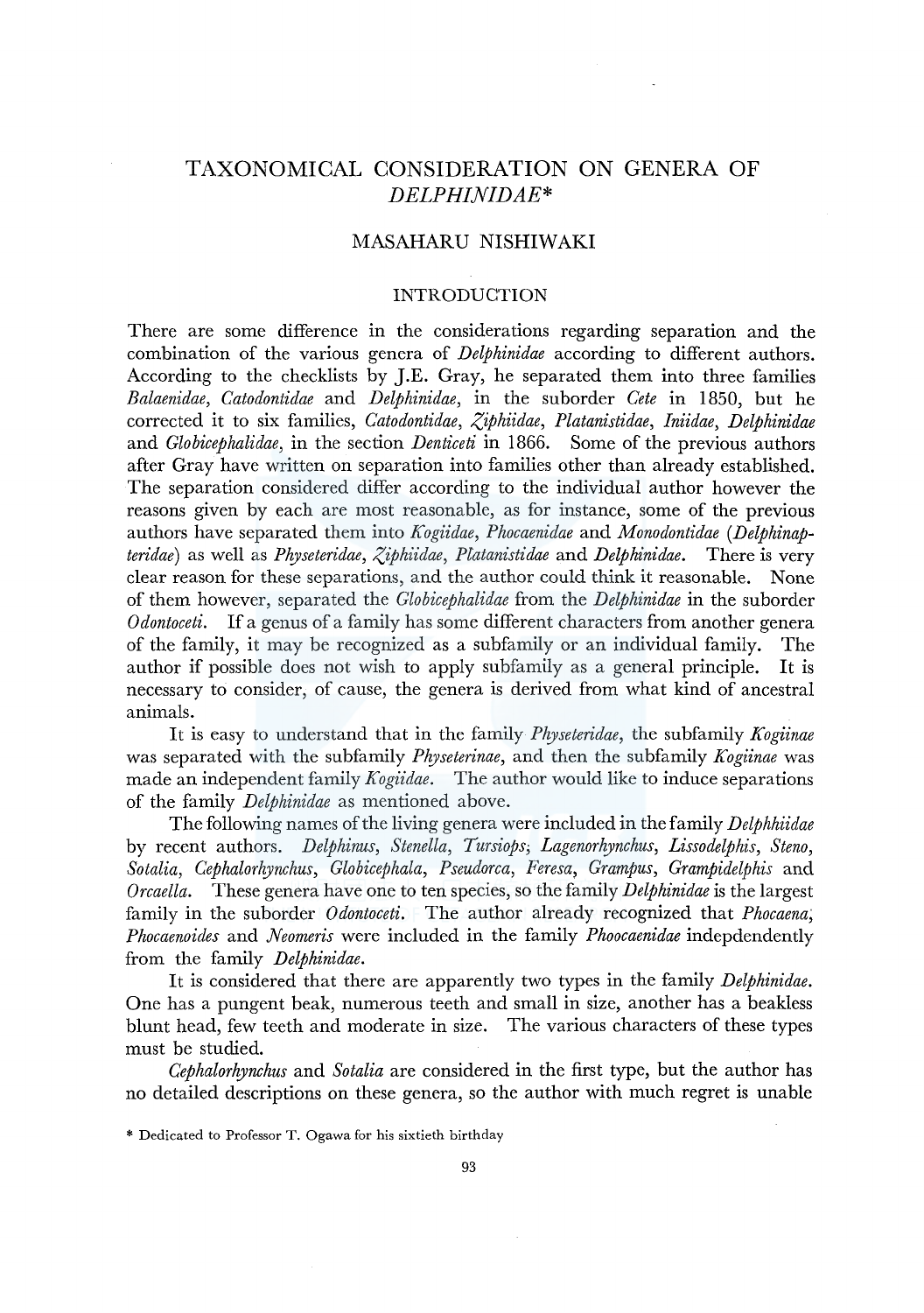to discuss on these genera.

### BODY LENGTH AND NUMBER OF VERTEBRAE

It was clear that the total number of vertebrae, including cervical, dorsal (thoracic), lumbar and caudal vertebrae, were different in each of the genera.



Fig. 1. Relation between body length and number of vertebrae in various genera of smaller toothed whales.

Explanation of the marks in the figures.

The marks O are the genera with only the *Atlas* fused to the *Axis*; the marks  $\bullet$ indicate those in witch the *Atlas* is fused with more than two other cervicals. The genus *Orcaella* is shown with the mark  $\odot$ , and the mark  $\Box$  shows the genus *Grampidelphis.* The marks X are the genera of the family *Phocaenidae,* and the marks + are the genera of the family *Monodontidae*. The mark  $\triangle$  shows the family *Kogiidae*. The attached number of marks represent the name of the genera. 1 : *Monodon,* 2 : *Delphinapterus,* 3 : *Orcaella,* 4: *Delphinus,* 5: *Stenella,* 6: *Lissodelphis,* 7 : *Steno,* 8: *Lagenorhynchus,* 9: *Tursiops,* 10: *Feresa,* 11 : *Grampus,* 12: *Pseudorca,* 13: *Globicephala,*  14: *Glampidelphis,* 15: *Neomeris,* 16: *Phocoena,* 17: *Phocaenoides* and 18: *Kogia.* 

Fig. I shows that the total number of vertebrae, whether small or large, does not affect the body length. The average of a number of species of each genera are given in the figure, but as for the body length, the measurements of full grown male have been given. Usually male is bigger than female in the suborder *Odontoceti.* According to this figure, the large sized genera have smaller number of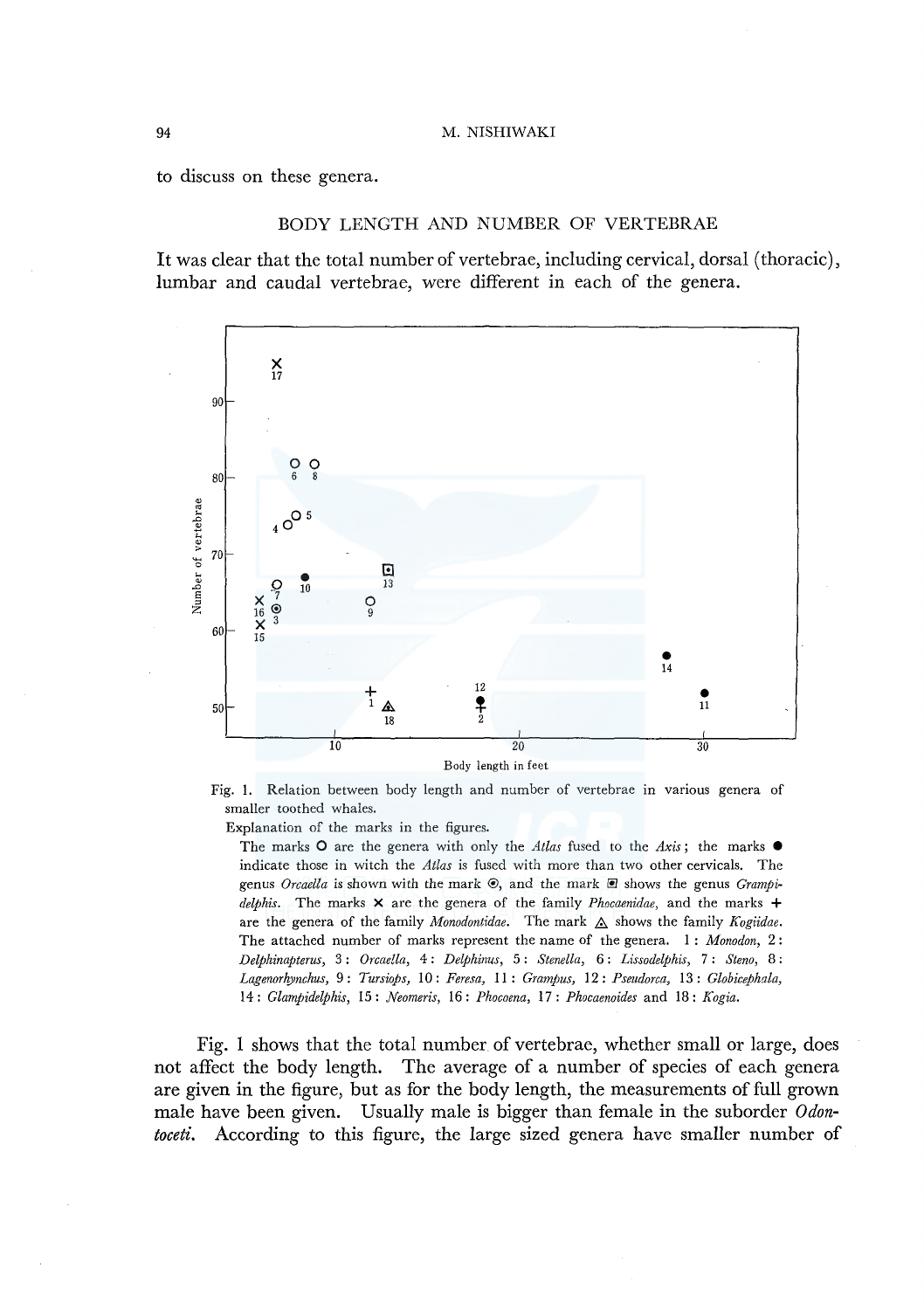vertebrae, as compared with the larger number of vertebrae in the smaller sized genera. This suggests that each vertebral bone is bigger in the large sized genera.

These figures (Fig. 1–Fig. 3) also show the positions of the genera of the families *Kogiidae, Monodontidae* and *Phcaenidae* which are already separated from the family *Delphinidae* by the previous authors.

### FUSED BONES IN CERVICAL VERTEBRAE

The very important character is which of the seven cervical vertebrae are fused. (As it is well known, there is no genus which has six or eight cervical vertebrae in the order Cetacea.)

In the family *Physeteridae,* the *Atlas* is free, but the *Axis* to the seventh cervical are all fused, but the all cervicals are fused in the case of the family *Kogiidae.* The family *Ziphiidae* has fused cervicals, from the *Atlas* to the *Axis* or to the fourth. All free cervical vertebrae are observed in the case of the family *Monodontidae* and the *Platanistidae.* 

In the case of the genera in the family *Delphinidae,* it is described that at least the first and the second cervical vertebrae are fused together. Some authors mention that " at least two bones are fused " but the author on examining this character have found the following facts.

The names of the genera with only the *Atlas* and the *Axis* fused, are *Delphinus, Stenella, Lagenorhinchus, Tursiops, Lissodelphis, Steno* and *Orcaella* ( *Cephalorhynchus* and *Sotalia* were not studied). The author observed, however, in this genera especially in the *Stenella* or the *Delphinus,* the third cervical became fused with the *Axis* after growth. It seems that these cases have not occurred due to the hereditary nature, but to the ageal changes. These seven genera are small in size and have a pungent beak, except the genus *Orcaella.* 

The genus *Orcaella* (Irawaddy dolphin) has a beakless blunt head, moderate number of teeth (15-17/12-14) and small in size. They are very different in character from both types of the Delphinidae. Furthermore the *Orcaella* is generally fluviatile and comparatively restricted in distribution. The author would first like to separate this genus *Orcaella* from the family *Delphinidae.* 

Another genera in the family *Delphinidae* have not only the *Atlas* and the *Axis*  fused but also the third or more cervical vertebrae fused to the *Atlas.* In the case of the genus *Feresa,* the *Atlas* to the third cervicals are fused, and in the genus *Grampus*  the cervicals are fused from the *Atlas* to the fourth. The genera in which the *Atlas*  is fused to the sixth cervical vertebrae are the *Globicephala, Pseudorca* and *Grampidelphis.* These five genera have a beakless blunt head, fewer number of teeth (under fifteen in a tooth row) and some of them reach moderate in size.

### SHAPE OF SKULL

The characteristics of the skull are very important, and a most intricate method of measurement is employed, however it would be too complicated to explain the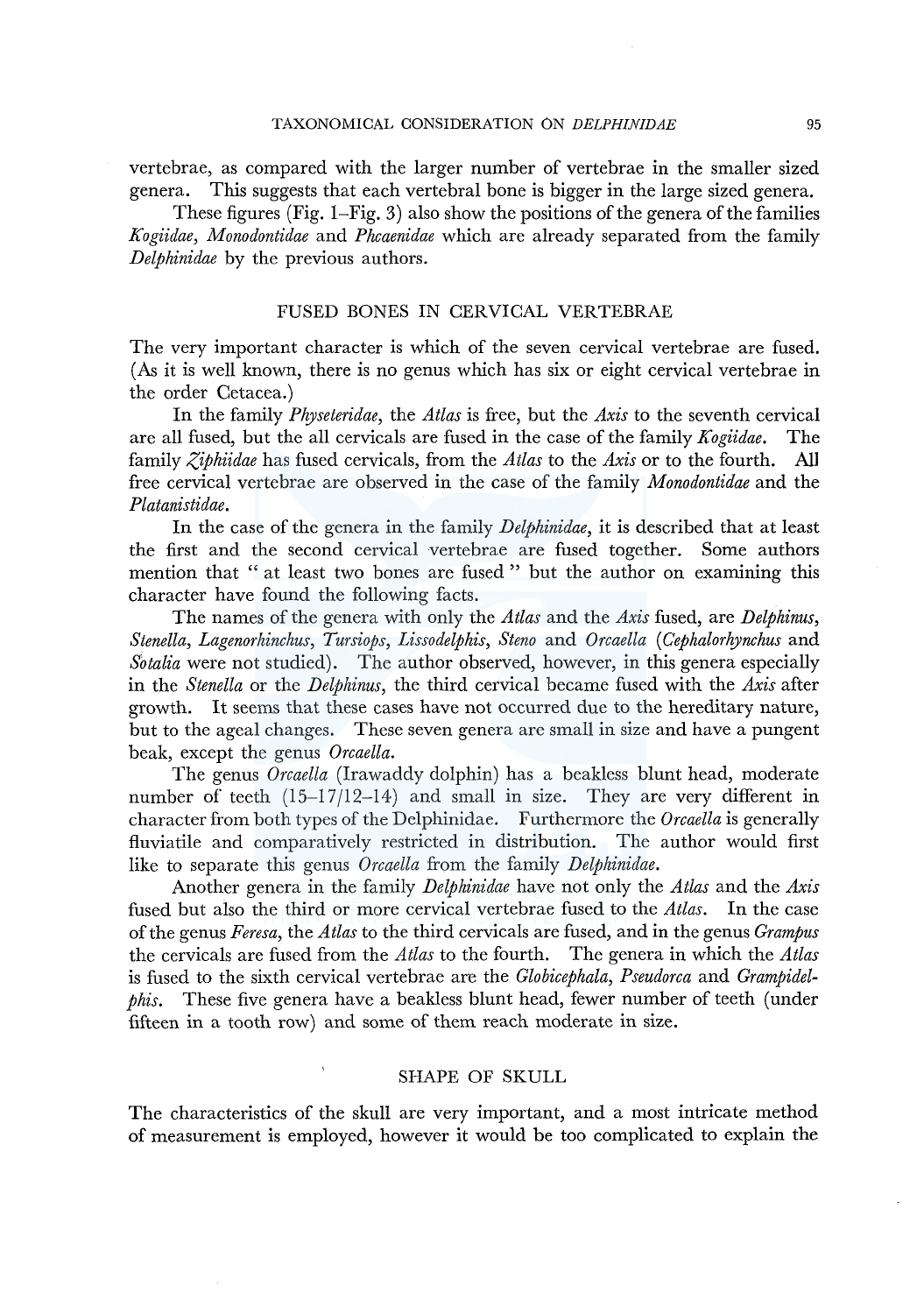method here, therefore, in this paper only the length of the skull and the length of the rostrum will be treated as the ratio of their breadth. The length of the skull is the straight length from the middle of the occipital conuyles to the tip of the snout when the skull is situated horizontally. By the breadth of the skull, the greatest width of the skull is meant and this is usually equal to the breadth across the middle of the orbits. The length of the rostrum is obtained by measuring the base, and this is almost equal to the length between antorbital notches.

Fig. 2 shows the relation between the length/breadth ratio of the skull and the length/breadth ratio of the rostrum. In the figure the plotted points are arranged from underleft to upperright. The open circles are the genera in which are *Atlas* 



Fig. 2. Relation between skull and snout on their slenderness in various genera of smaller toothed whales.

only is fused to the *Axis,* and the closed circles indicated those in which the *Atlas*  is fused more than three cervicals. There is one exception however and that is the genus *Orcaella* shown with an open circle with a point. It is clearly separated into two groups, the open circle group is the *Delphinus* type which have long slender rostrum (over twice the breadth in length), and the closed circle group is the *Globicephala* type which have short broad rostrum (1.5 times of breadth or less in length). The long skull length of the *Delphinus* type group is mainly due to its rostrum length, but in the *Globicephala* type group the brain case is wider. In this figure the genus *Orcaella* occupies a special position near the genus *Neomeris* of the family *Phocaenidae.*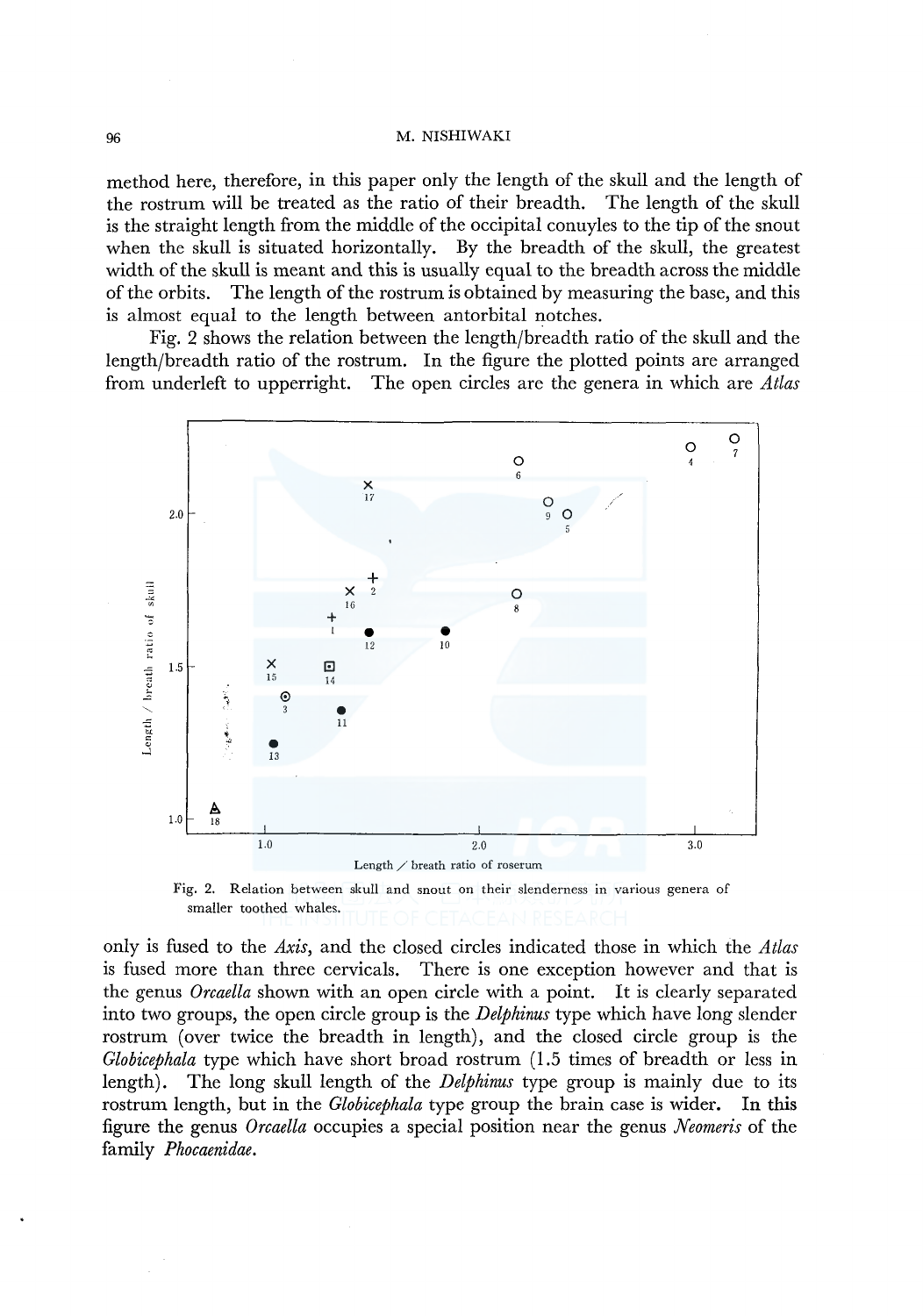### NUMBER OF MAXILLARY TEETH AND LENGTH OF ROSTRUM

It can be considered that the longer rostrum has more teeth than the shorter rostrum. Fig. 3 shows the relation between the number of maxillary teeth and the length/ breadth ratio of the rostrum. In the figure the long rostrum generally has more teeth. The genus *Steno* has the longest ratio of the rostrum but surprisingly the number of teeth are relatively small (20-27 in each tooth row). This is caused by the following reason. The teeth size is relatively large and the rostrum is comparatively slender. In this figure also the open circled genera have formed a group (relatively widely diffused) and the closed circle genera have formed another group.



Fig. 3. Relation between number of teeth and length breadth ratio of snout in various genera of smaller toothed whales.

However the genus *Grampidelphis* has no maxillary teeth and does not belong to either of the groups. This may be a reason for separating it into an individual group.

The genera of the family *Monodontidae* and the *Phocaenidae* each form a different group. The genus *Orcaella* also occupies a special position near the genus *Neomeris.*  In these two genera *(Orcaella* and *Neomeris),* the shape of the teeth are quite different, but no discussion on the matter will be taken up here.

It is possible to discriminate them into groups by elaborating on the relationship of the foregoing elements, however the author has refrained from illustrating them in figures, because it would be too difficult to explain their connection.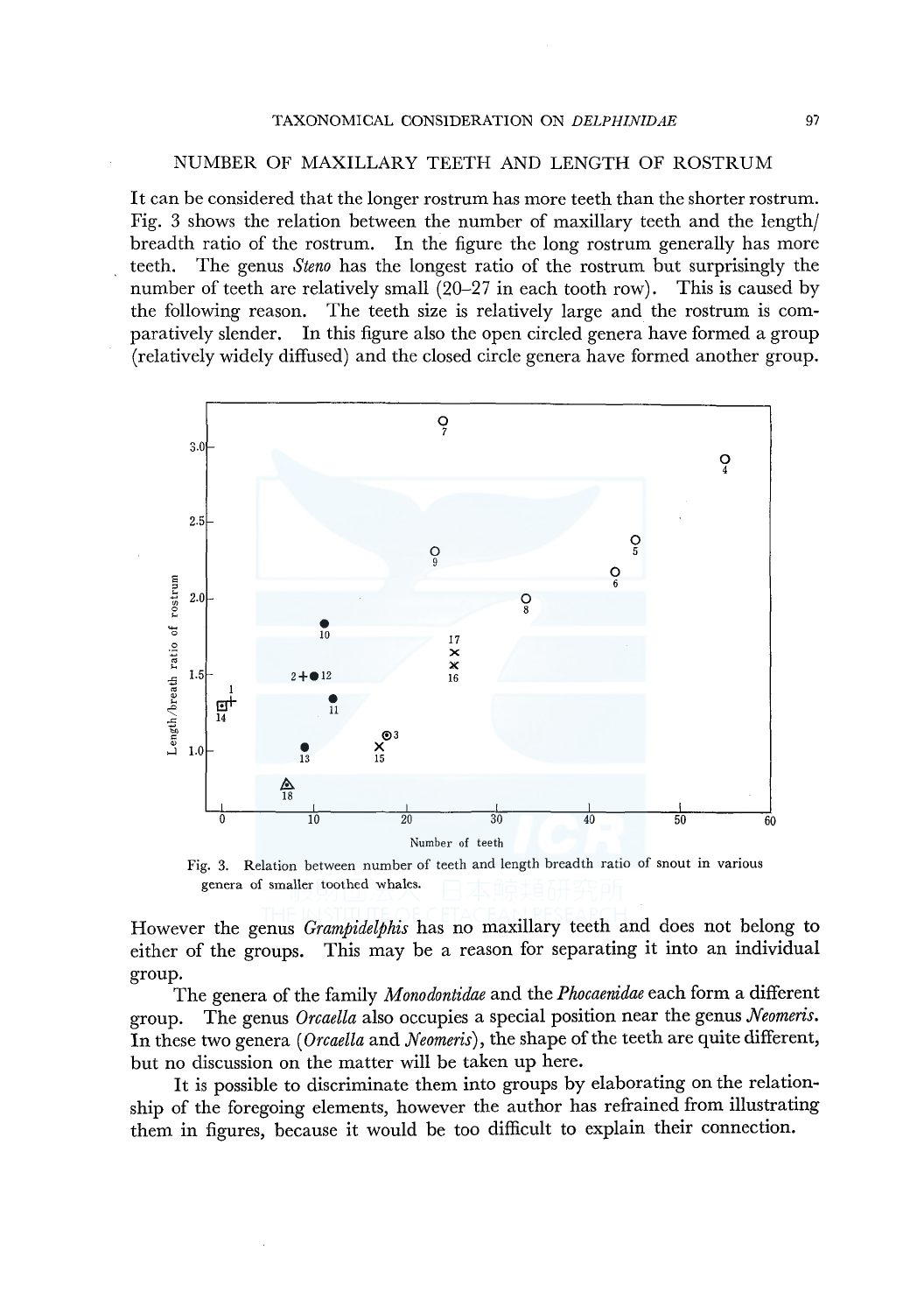### **CONCLUSION**

Some taxonomical considerations are made on the reasons already mentioned above.

In the fourteen genera of the family *Delphinidae,* the six genera are accepted as the *Delphinus* type, and the five genera are considered as the *Globicephala* type. The genus *Orcaella* is being separated from the two types. The author considers that the family *Phocaenidae* is already separated from the family *Delphinidae* by the previous authors. The *Delphinus* type genera generally have a long slender beak (over twice the breadth in length of rostrum), numerous teeth (over  $20$  teeth in each tooth row) and relatively small in size (under 13 feet). This type also has the cervitooth row) and relatively small in size (under  $13$  feet). cal vertebrae with only the *Atlas* fused with the *Axis.* The genera of the *Delphinus*  type are *Delphinus, Stenella, Lagenorhynchus, Tursiops, Lissodelphis* and *Steno ( Sotalia*  and *Cephalorhynchus* may be included in this type, but these two genera are excluded from this study because the available data was scanty). The author considers these genera should be included in the family *Delphinidae.* 

The genus *Orcaella* should be separated from the family *Delphinidae* and independently form the new family *Orcaellidae.* 

The *Globicephala* type genera generally have a beakless blunt head (under 1.6 breadth in length of skull), fewer teeth (under 15 in each tooth row) and some of them reach moderate in size (over 25 feet). Furthermore the cervical vertebrae of this type are recognized as having the *Atlas* fused not only with the *Axis,* but also with the third or more cervicals. The genera of the *Globicephala* type are *Globicephala, Feresa, Pseudorca, Grampus* and *Grampidelphis,* and these genera should be separated from the family *Delphinidae.* The author would like to propose that the family *Globicephalidae* has come to the fore again and that these genera should belong to this family.

Though the morphological characters should be examined very carefully, differences which are too minor should not be considered in making. Neverthless the separation should be made with confidence, if the feature can be clearly differenciated. In the taxonomical consideration of animals, making too many species, genera or families may be indiscreet, but using subfamilies are not an adequate way also.

Each genus of the family *Globicephalidae* has its own special characters, but the most distinct feature in the majority of them is no teeth on the upper jaw. The genus which has this feature is the *Grampidelphis.* The author would like to venture to set up the new family *Globidelphinidae.* 

As a conclusion, the author considers that the genera of the foregoing family *Delphinidae* should be separated into the *Delphinidae, Orcaellidae, Globicephalidae* and *Globidelphinidae* families.

The author in the following table shows a key to the living families of *Odontoceti*  through his examination of the characters of the genera.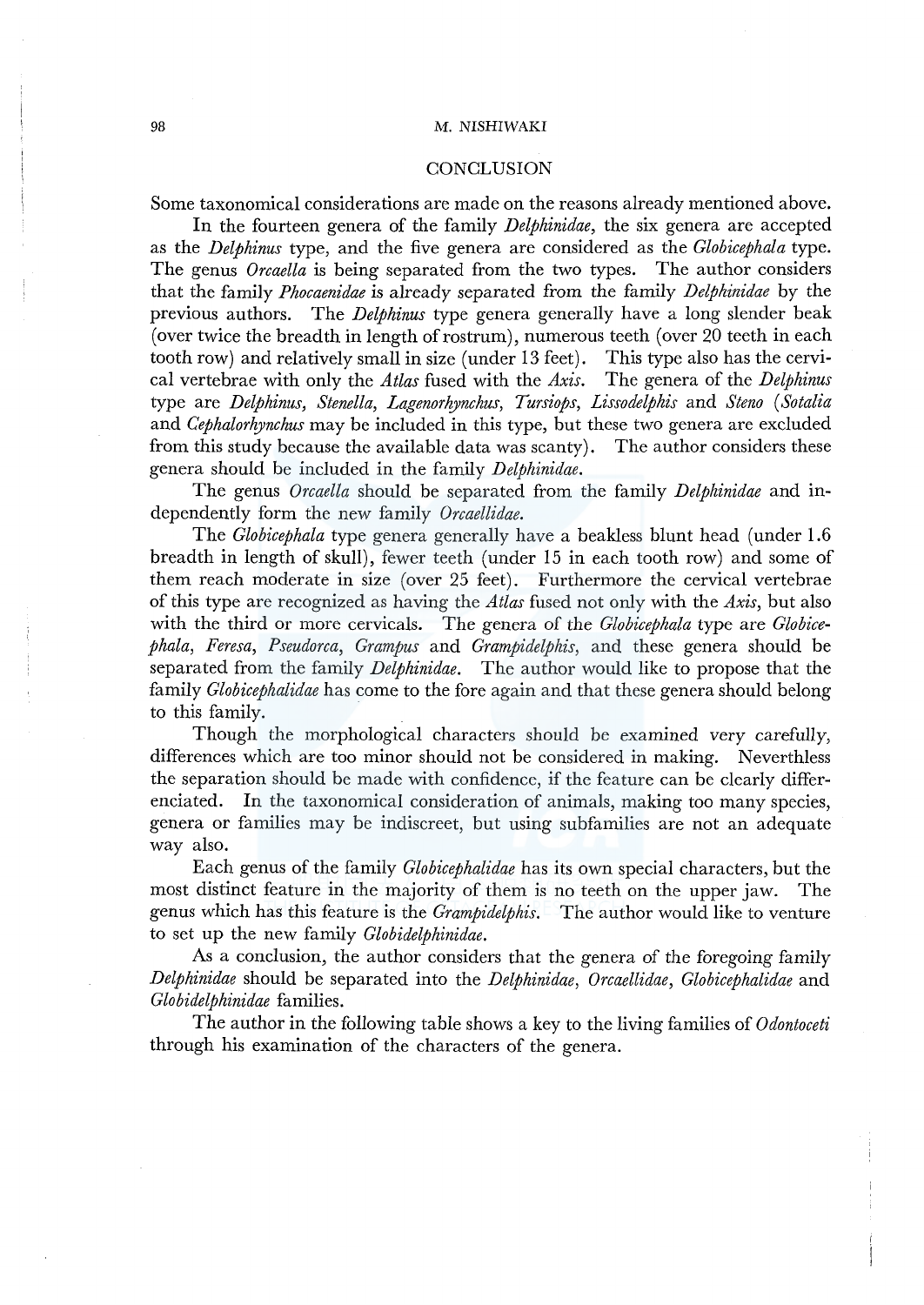#### KEY TO THE LIVING FAMILIES OF *ODONTOCETI*

| $11$ Tip of lower jaw ending an appreciable distance behind foremost part of head; blowhole<br>far forward on head.                                                                        |                  |
|--------------------------------------------------------------------------------------------------------------------------------------------------------------------------------------------|------------------|
| $21$ Head massive, $1/4$ to $1/3$ of body length; functional teeth large, 18 to 28 pairs in number,                                                                                        |                  |
| confined to lower jaw; dorsal fin an ill-defined lump; flipper rounded; size large (30)                                                                                                    |                  |
| to $60$ feet).                                                                                                                                                                             | Physeteridae     |
| $22$ Head 1/6 of body length; functional teeth small, slender and curved, 9 to 16 pairs confined<br>to lower jaw; dorsal fin well developed; flippers tapering; size small (9 to 13 feet). | Kogiidae         |
| $12$ Lower jaw extending at least as far as tip of snout; blowhole some distance from tip of<br>snout.                                                                                     |                  |
| $31$ Two conspicurous grooves forming a V-shape on the surface of throat blubber; dorsal                                                                                                   |                  |
| fin present, considerably behind middle of body; no notch in middle of hinder margin of                                                                                                    |                  |
| flukes.                                                                                                                                                                                    | Ziphiidae        |
| $32$ No grooving on throat; dorsal fin when present at or near middle of body; notch in                                                                                                    |                  |
| middle of hinder margin of flukes.                                                                                                                                                         |                  |
| $41$ Seven cervical vertebrae all separate from one another.                                                                                                                               |                  |
| 5, Dorsal fin absent or rudimentary; beak absent; inhabits Arctic regeon.                                                                                                                  | Monodontidae     |
| Dorsal fin present but almost low; beak extremely long $(1/6$ to $1/7$ of body length);<br>5,<br>inhabits tropical fresh water; teeth very numerous in upper and lower jaws.               | Platanistidae    |
| $42$ Two or more cervical vertebrae fused.                                                                                                                                                 |                  |
| 6. Only atlas and axis fused.                                                                                                                                                              |                  |
| $71$ Beak long and narrow (breath of snout less than 1/2 of its length); more than 20 teeth                                                                                                |                  |
| in each row of upper jaw; size small (less than 13 feet).                                                                                                                                  | Delphinidae      |
| $72$ Beak absent; less than 20 teeth in each row of upper jaw; size small.                                                                                                                 | Orcellidae       |
| $62$ Not only atlas and axis fused, but also third or more cervical vertebrae fused.                                                                                                       |                  |
| 8. Head without distinct beak; each row of upper teeth more than 15; body length                                                                                                           |                  |
| less than 8 feet.                                                                                                                                                                          | Phocaenidae      |
| $82$ Head without distinct beak; each row of upper teeth less than 15; body length                                                                                                         |                  |
| more than 8 feet.                                                                                                                                                                          |                  |
| $91$ Teeth present in upper jaw.                                                                                                                                                           | Globicephalidae  |
| $92$ Teeth absent in upper jaw.                                                                                                                                                            | Globidelphinidae |
|                                                                                                                                                                                            |                  |

#### REFERENCES

- ANDERSON, J. (19-). Comprising and account of the Zoological results of the two Expeditions to Western Yunnan in 1868 and 1875, and a monograph of the two Cetacean genera, Platanista and Orcella. Vol. I-II.
- ANDREWS, R. C. (1911). A new porpoise from Japan. *Bull. Amer. Mus. Nat. His.* Vol. 30.
- BEDDARD, F. E. (1900). A book of whales.
- CHASEN, F. N. (1940). A handlist of Malaysian mammals.
- ELLERMAN, J. R. & T. C. S. MoRRISON-SCOTT. (1951). Checklist of Palaearctic and Indian Mammals, 1758 to 1946.
- (1955). Supplement to Chasen (1940). A handlist of Malaysian Mammals.
- ELLERMAN, J. R., T. C. S. MORRISON-SCOTT & R. W. HAYMAN (1953). Southern African Mammals 1758 to 1931.
- GRAY J. E. (1950). Catalogue of the specimens of Mammalia in the collection of the British Museum. Part 1. Cetacea.
- -- (1866). Catalogue of Seals and Whales in the British Museum. Second Edition.
- HALL, E. R. & Kl E. KELSON (1959). The mammals of North America, Vol. II.

MATSUURA, Y. (1953). The sea mammals (in Japanese). Rev. *Rev. Ocean. Sci.* Vol. 7.

MILLER, Jr., G. S. & R. KELLOGG. (1955). List of North American Recen Mammals, U.S. Nat. Mus.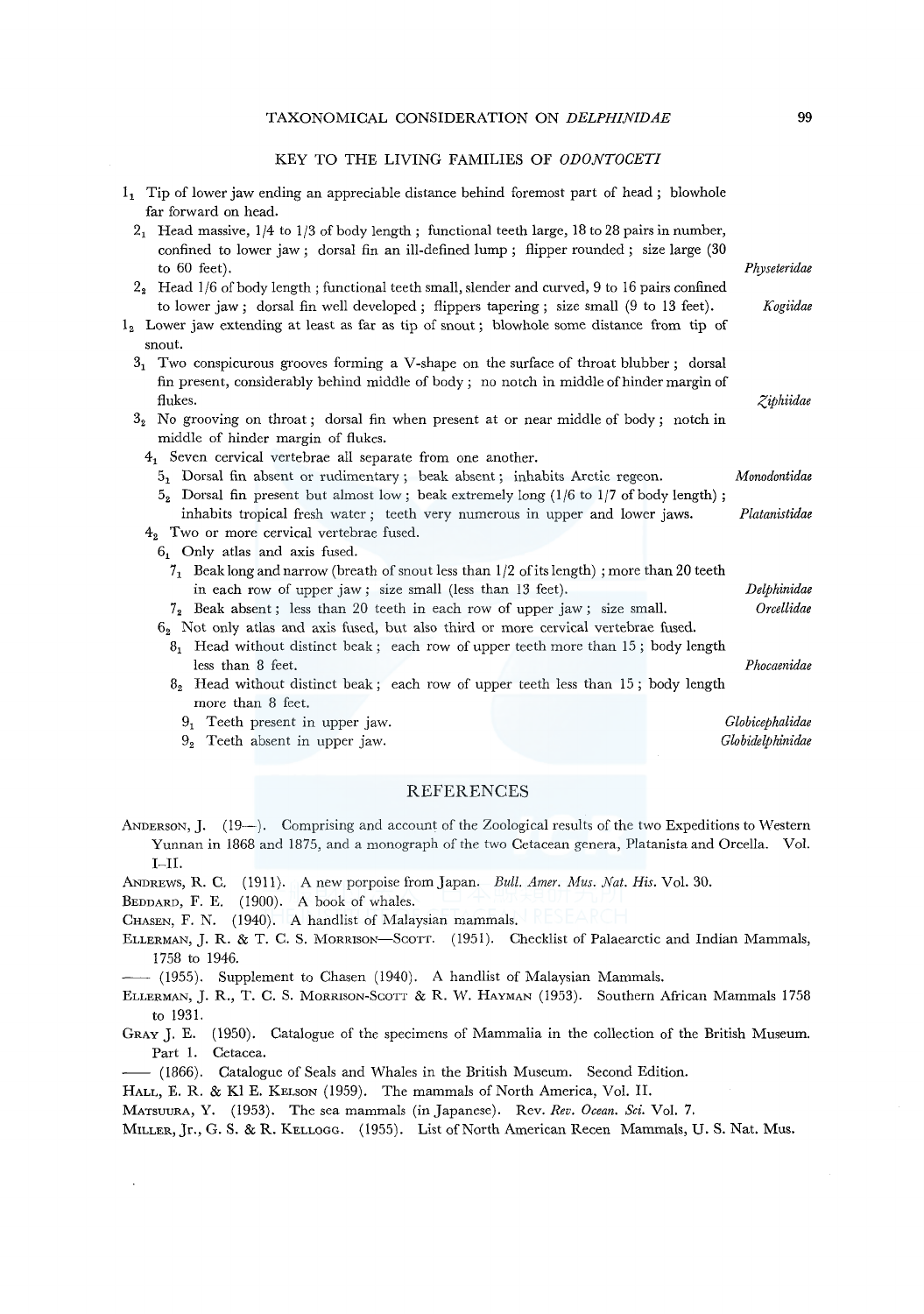- NrsHIWAKI, M. (1957). A list of marine mammals found in the seas adjacent to Japan (mainly in Japanese). Szm. Desc. Sci. Fisheries.
- NoRMAN, J. R. & F. C. FRASER. (1937). Giant fishes, whales and dolphins.
- OGAWA, T. (1936-1937). Studies on the Odontoceti in Japan (in Japanese). *Plants and Animals,* Vol. 4, No. 7-Vol. 5, No. 3.
- -- (1937). A list of Odontoceti in Japan (in Japanese). *Annual Rep.* Saito-Hoonkai, No. 12.
- -- (1939). Additional description on he small toothed whales Cogia and Steno (in Japanese). *Plants and Annimals.* Vol. 7, No. 7.
- -- (1940). On the Grampus (Risso's dolphin) (in Japanese). *Plants and Animals,* Vol. 8, No. 3.
- POOLE, A. J. & V. S. SCHANTZ (1942). Catalog of the type specimens of mammals in the United States National Museum, includingthe biological surveys collection. Smithsonian Inst. U. S. *Nat. Mus. Bull.*  178.
- SIMPSON, G. G. (1945). The principles of classification and a classification of mammals. *Bull. Amer. Mus. Nat. His.* Vol. 85.
- ToMILIN, A. G. (1957). Animals around U. S. S. R. Vo! IX, Cetacea. (in Russian).
- TRUE, F. W. (1889). Contribution of the natural history of Cetacea. A Review of the family Delphinidae. U. S. *Nat. Mus. Bull.* 36.
- WINGE, H. (Translated by E. DEICHMANN & G. M. ALLEN) (1942). The interrelationship of the Mammalian genera, Vol. III, Cetacea.

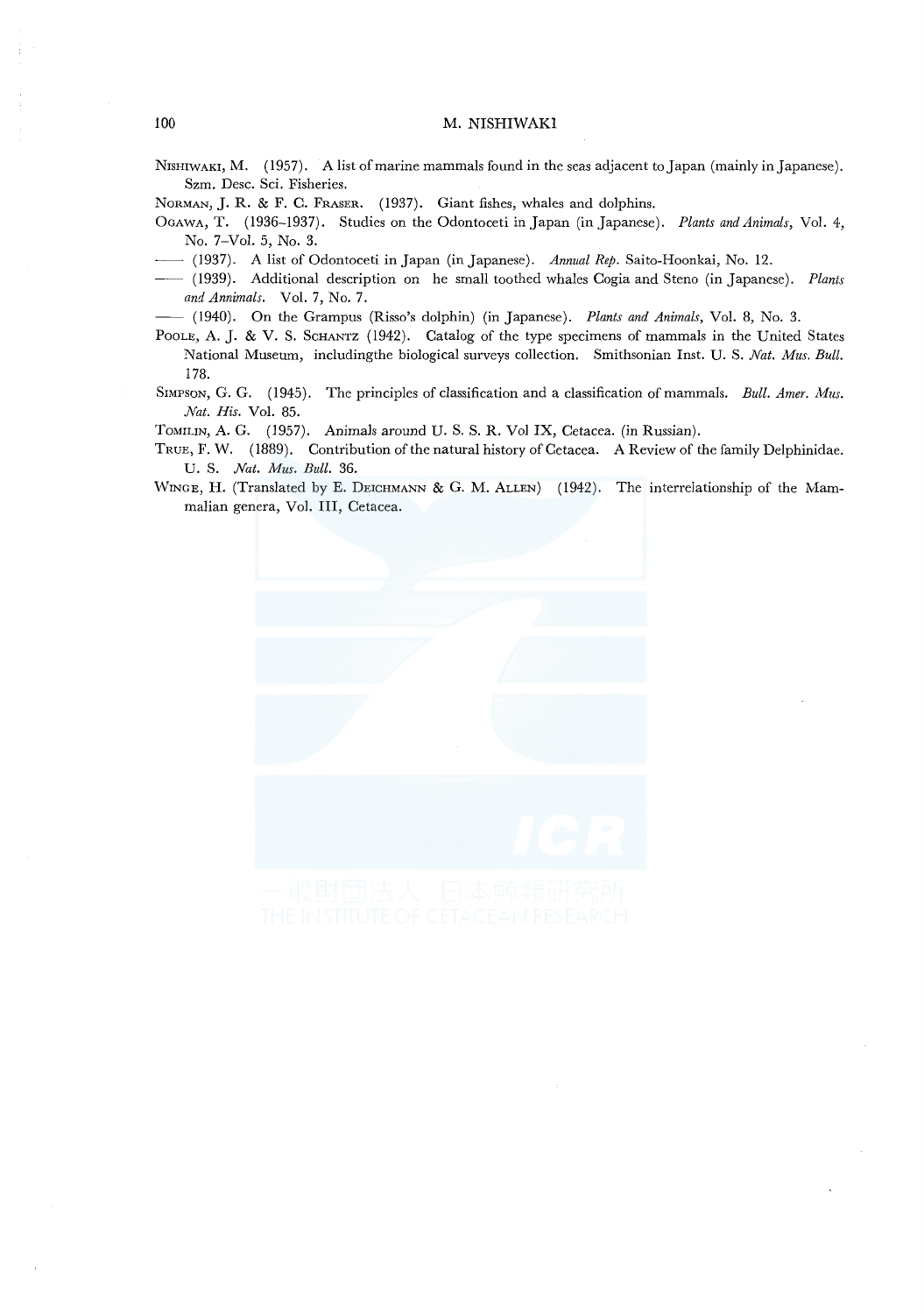| of skull<br>Length/breath<br>ratio                                                                                                                                              | 1.66                                                                                                        | 1,79                                                                                                                          | 1.41                                                                                     | 2.22                                                                                  | 2.00                                                                                                | 2.17                                                  |
|---------------------------------------------------------------------------------------------------------------------------------------------------------------------------------|-------------------------------------------------------------------------------------------------------------|-------------------------------------------------------------------------------------------------------------------------------|------------------------------------------------------------------------------------------|---------------------------------------------------------------------------------------|-----------------------------------------------------------------------------------------------------|-------------------------------------------------------|
| (in typical species)<br>of rostrum                                                                                                                                              | $\frac{5}{1}$                                                                                               | $\frac{50}{ }$                                                                                                                | 1.10                                                                                     | 2.93                                                                                  | 2.40                                                                                                | 2.18                                                  |
| Upper of a side<br>Dentition                                                                                                                                                    | $\circ$                                                                                                     | $8 - 10$<br>$8 - 10$                                                                                                          | $15 \sim 17$<br>$12 - 14$                                                                | $\frac{47 - 65}{ }$<br>$47 - 65$                                                      | $34 - 56$<br>$34 - 56$                                                                              | $40 - 43$<br>$42 - 46$                                |
| (Included metacarpals)<br>phalangeal bones<br>$\mathfrak{o}^{\mathbf{f}}$<br>Number                                                                                             | $200070$<br>$1111$<br>$-10000$<br>$\begin{array}{c} \Xi\Xi\Xi\Xi\\ \Xi\Xi\Xi \end{array}$                   | $\begin{array}{c} 2000 + 4 \\ 1111 \\ -6400 \end{array}$<br>$\stackrel{}{\text{H}}\stackrel{}{\text{H}}\stackrel{}{\text{H}}$ | $\begin{array}{c} 2 \text{ mod } 1 \ 2 \text{ mod } 2 \end{array}$<br>$\Xi$ <sub>2</sub> | $2007 + 2$<br>$7111$<br>$\lim_{n\to\infty}$                                           | - ラフチー<br>$\Xi$ <b>E</b> $\geq$                                                                     | ງ<br>ໄ<br>ສັງ<br>E >                                  |
| $\begin{bmatrix} \text{Deailed number with} \\ \text{number of fused cer} \\ \text{vicals } \& \text{ number of two} \\ \text{haded ribs} \end{bmatrix}$<br>Number of vertebrae | විව<br>$50 \sim 55$<br>$0 \quad ; \quad 7$<br>$11 \sim 12$<br>$11 \sim 12$<br>$16 \sim 10$<br>$125 \sim 27$ | $\widehat{\mathfrak{S}}$<br>$\overline{ }$<br>222<br>$20 - 1$<br>Ga                                                           | $\widetilde{20}$<br>$62 \times 63$<br>C<br>C<br>L<br>L<br>L<br>Ca<br>27 ~ 28             | <u>ମ୍ବର</u><br>$C$ : $14 \sim 16$<br>$L$ : $21 \sim 23$<br>$Ca: 31 - 34$<br>$73 - 76$ | $\widehat{\mathrm{C}}\widehat{\mathrm{t}}$<br>$: 14 - 16$<br>$: 21 - 24$<br>a: 31 ~ 35<br>$68 - 81$ | වු<br>$: 14 - 15$<br>$: 29 - 30$<br>$: 37 - 39$<br>r, |
| of typical species<br>Ventral view<br>of skull                                                                                                                                  |                                                                                                             |                                                                                                                               |                                                                                          |                                                                                       |                                                                                                     |                                                       |
| Body<br>length<br>in feet                                                                                                                                                       | 12                                                                                                          | $\approx$                                                                                                                     | L                                                                                        | $7^{1/2}$                                                                             | $\infty$                                                                                            | $\infty$                                              |
| typical body form<br>Genus name<br>out line of<br>and                                                                                                                           | Monodon                                                                                                     | Delphinapterus                                                                                                                | Orcaella                                                                                 | Delphinus                                                                             | <b>Stenella</b>                                                                                     | ý<br>Lissodelphis<br>đ.                               |

Appendix: Body form and osteological characters on the various genera of smaller toothed whales. Appendix: Body form and osteological characters on the various genera of smaller toothed whales. XONOMICAL CONSIDERATION ON *DELPHINIDAE* 

l,

 $10I$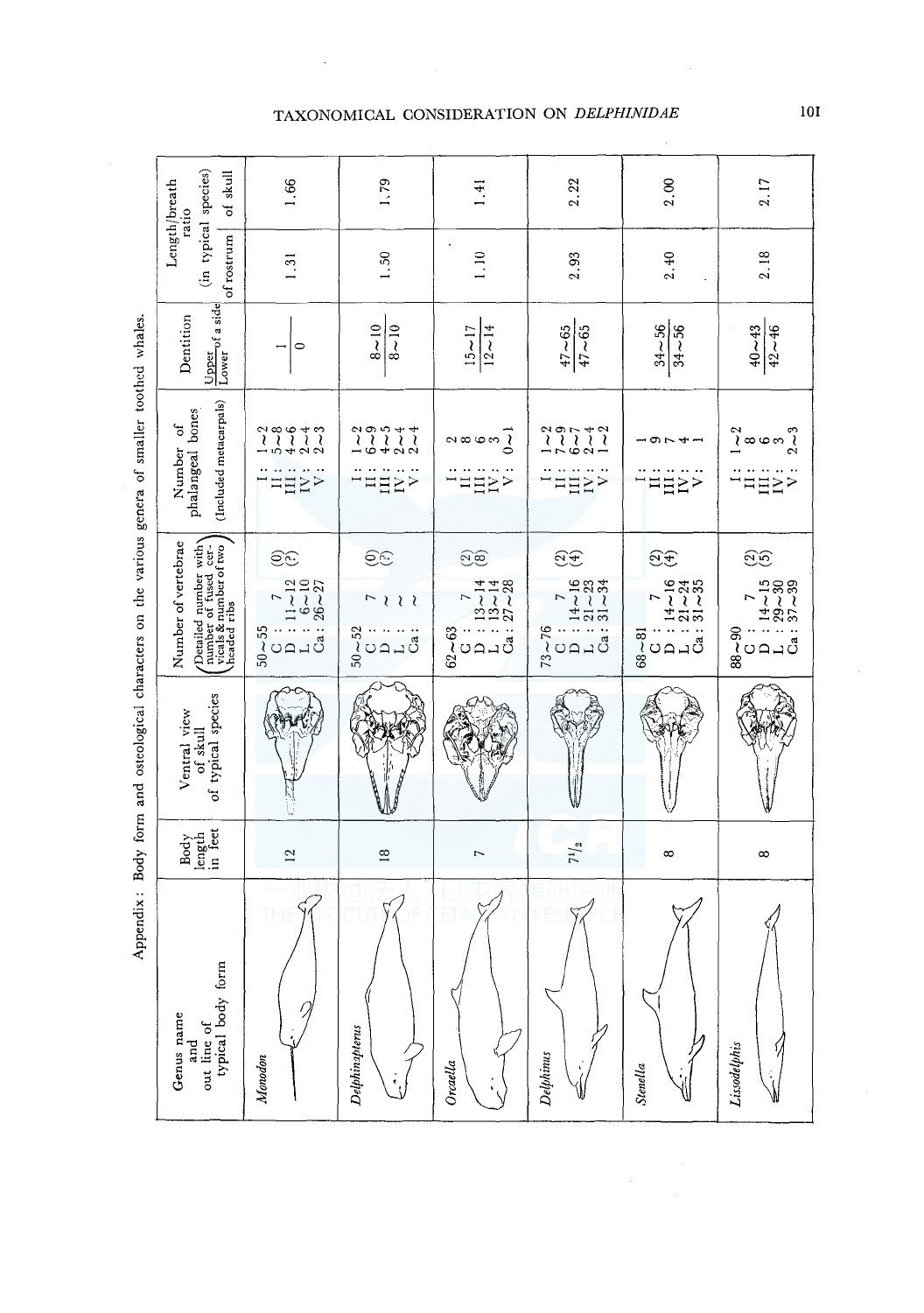|                      | of skull                                                                                                                                                                | 2.25                                                                                                                                                                | 1.74                                                                                                                                           | 2.04                                                                                                      | 1.62                                                                                                       | 1.36                                                                                                                         | 1.62                                                   |
|----------------------|-------------------------------------------------------------------------------------------------------------------------------------------------------------------------|---------------------------------------------------------------------------------------------------------------------------------------------------------------------|------------------------------------------------------------------------------------------------------------------------------------------------|-----------------------------------------------------------------------------------------------------------|------------------------------------------------------------------------------------------------------------|------------------------------------------------------------------------------------------------------------------------------|--------------------------------------------------------|
|                      | (in typical species)<br>Length/breath<br>ratio<br>of rostrum                                                                                                            | 3.18                                                                                                                                                                | 2.02                                                                                                                                           | 2.32                                                                                                      | $1\,.84$                                                                                                   | 1.36                                                                                                                         | 1.49                                                   |
|                      | $\frac{\text{Upper}}{\text{Lower}}$ of a side<br>Dentition                                                                                                              | $20 - 27$<br>$\frac{1}{20}$ ~ 27                                                                                                                                    | $22\!\sim\!45$<br>$22 - 45$                                                                                                                    | $20 - 26$<br>$20 - 26$                                                                                    | $10 - 12$<br>$10 - 13$                                                                                     | $10 - 13$<br>$10 - 13$                                                                                                       | $8 - 11$<br>$8 - 11$                                   |
|                      | (Included metacarpals)<br>phalangeal bones<br>Numrbe of                                                                                                                 | $2007$<br>$607$<br>3<br>$\geq$<br>III<br>$\overline{\vee}$                                                                                                          | $\sim$ 2<br>$2\sim3$<br>$\supseteq$<br>$\ddot{\circ}$<br>Ξ.<br>$\geq$<br>$\Xi$                                                                 | $\begin{array}{c} 2000000 \\ 1111 \\ -1000 -1 \end{array}$<br>$\frac{1}{2}$<br>$\mathbf{I}$               | $\begin{array}{c} 0.00000 \\ 0.000000 \\ 0.000000 \\ \end{array}$<br>$\Xi$ <sup>&gt;</sup><br>$\mathbf{I}$ | $77040$<br>$0400$<br>$\sim$<br>$\overline{\mathbf{u}}$<br>$\geq$<br>$\mathbf{I}$                                             | - 652-<br>H <sub>E</sub>                               |
|                      | $\begin{bmatrix} \text{Derailed number with} \\ \text{number of fused cer-} \\ \text{visals & number of two} \\ \text{haded risk} \end{bmatrix}$<br>Number of vertebrae | $\begin{bmatrix} (2) \\ (4\sim5) \end{bmatrix}$<br>$\frac{7}{13}$<br>$\frac{13}{15}$ 15<br>$\frac{16}{30}$<br>$\ddot{\ddot{\delta}}$<br>$\Box$<br>$\Box$<br>U<br>66 | $\widetilde{26}$<br>$14 - 15$<br>$18 - 22$<br>$Ca: 38 - 41$<br>$\overline{ }$<br>$73 - 92$<br>$\mathbf{L}$<br>$\square$<br>$\circlearrowright$ | $\widetilde{26}$<br>$26 - 29$<br>$12 - 14$<br>$17 - 19$<br>7<br>Ca:<br>$\frac{8}{100}$<br>$\frac{1}{100}$ | $\widehat{\mathcal{O}}$<br>$32 - 33$<br>729<br>0010<br>$67 - 68$                                           | $\widehat{\pm\mathfrak{S}}$<br>$11 - 12$<br>$10$<br>$Ca: 21 - 24$<br>$\overline{ }$<br>$50\!\sim\!52$<br>OQ<br>$\rightarrow$ | <u>ෙ</u><br>$9 - 10$<br>$22 - 24$<br>$\supseteq$<br>SO |
|                      | of typical species<br>Ventral view<br>of skull                                                                                                                          |                                                                                                                                                                     |                                                                                                                                                |                                                                                                           |                                                                                                            |                                                                                                                              | క్ష్మీన్మ                                              |
|                      | length<br>in feet<br>Body                                                                                                                                               | $\infty$                                                                                                                                                            | Ó                                                                                                                                              | $\overline{12}$                                                                                           | $\infty$                                                                                                   | $30\,$                                                                                                                       | $\approx$                                              |
| Appendix (continued) | out line of<br>typical body form<br>Genus name<br>and                                                                                                                   | Steno                                                                                                                                                               | Lagenorhynchus                                                                                                                                 | Tursiops                                                                                                  | Feresa*                                                                                                    | Grampus                                                                                                                      | Pseudorca                                              |

\* A herd of Feresa (seven males and seven females) was caught in the Sagami Bay of the Pacific coast of Japan, on 28 January 1962. All of them are being examined at the Whales Research Institute, Tokyo.

à,

102

### M. NISHIWAKI